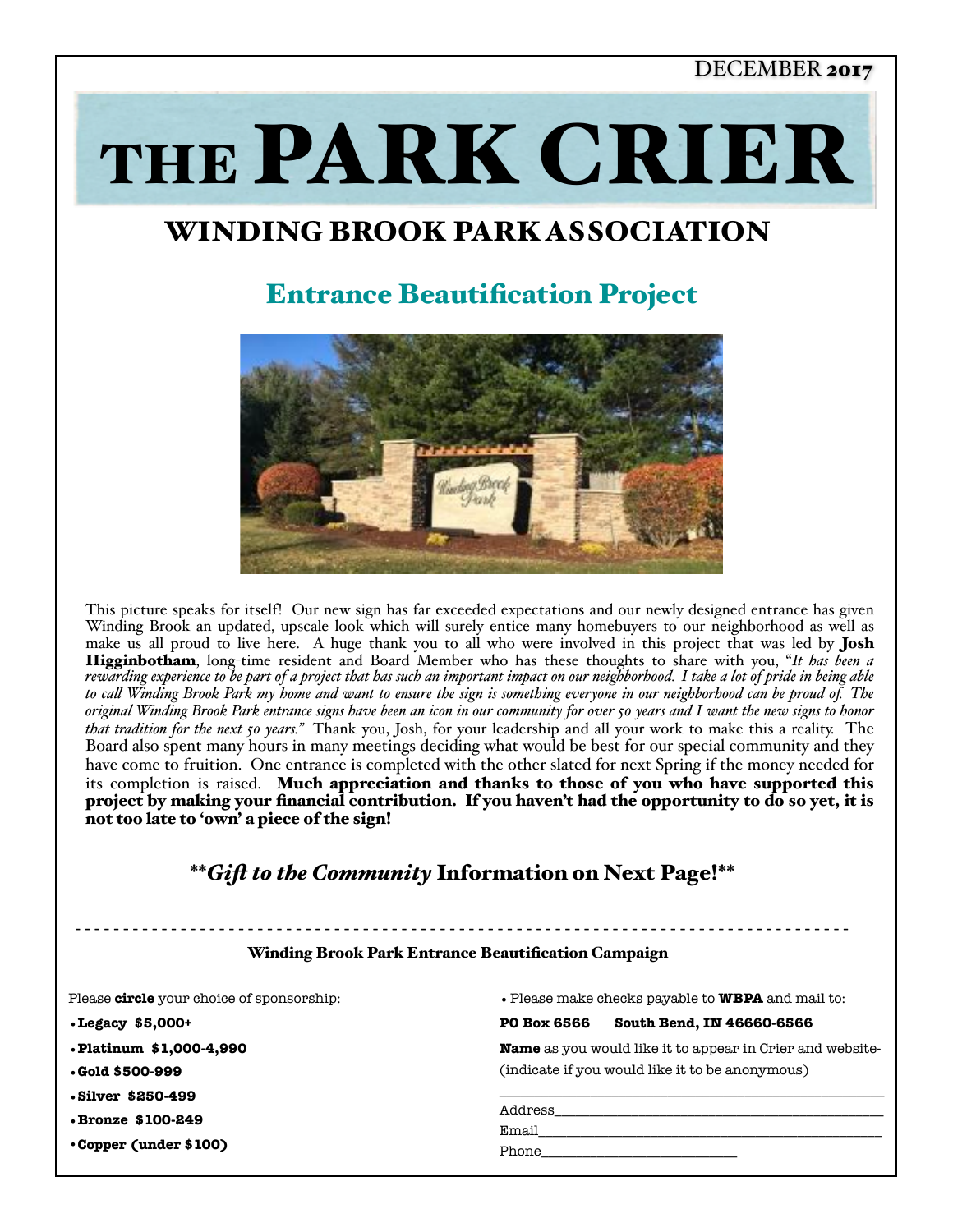# Gift to the Community

The time has come once again for this annual Winding Brook tradition of bright lights, holiday cheer, and yes, traffic! The hope is that those residents<br>who choose to participate will create a magical gift for all to enjoy. Here are some of the particulars to help you prepare:

#### *Embers is not on the tour this year* \*

#### Charities will begin collecting on December 9

\*\*Judging will be the evening of December 13

Luminary pick-up will be at the Burdens-54619 Old Bedford<br>December 9 10-noon<br>December 17 11-1:00 December 22 5-7pm December  $17$   $11$ - $1:00$ 

Cost to residents: Minimum donation of .75 per luminary<br>includes paper bag

 Lighting— 6pm Christmas Eve. If you won't be home, perhaps a neighbor could put them out for you.

Sand will be available Dec. 3 at the far end of Winding Brook Dr. Donated by Kuert

Candy canes for all who take the tour!

 \* AARC Children's Dispensary Center for the Homeless Hannah's House Hope Mission In\*Source<br>Storehouse Tri Kappa, South Bend Chapter

\*\*Best of the Best, Best Front Door, Best Theme, Martha Stewart Would be Proud, Clark Griswold Would be Proud, Most Original, Best Decoration by a Rookie Resident (moved in since last Christmas)

Banners indicating the best in each category will be attached to the mailboxes at the conclusion of the judging and prizes will be awarded to the winners.

## **Presidents** Corner

Dear Neighbors, It's hard to Believe that another Christmas season is upon us, and very soon after a New Year. As we wrap up 2017, I feel very blessed to call Winding Brook home and honored to be your Board president.<br>Our Gift to the Community Our *Gif to the Community* holiday lights displays 1s abouť to kick off,<sub>: .</sub>I encourage everyone to join in the spirit and decorate your homes for the Holidays. We will have Board vacancies in the new year and we will be filling these vacancies soon. Please let me know if you have interest in serving. Wishing you all a merry Christmas and a Happy New Year!

*Michael Miler*



Josh Higginbotham and Mike Babcock putting up directional signs

## WBPA Board

*Michael Miller, President Tammy Emery, Vice President Laurel Eslinger, Secretary Bill Bagatini, Treasurer*

**Mike Babcock—Sharon Burden— Brian Coffman—Cory Hankins— Josh Higginbotham—Scott Kachmarik—Kathy Smith—**

**John Voor**

## Halloween Thanks!



A very big THANK YOU to the Imamovic family for once again<br>providing for the Winding Brook children a colorful, tasty, and spooktacular Halloween extravaganza! As you can see from the pictures (thank you, Scott<br>Kachmarik) on the back page, a lot of<br>enjoyment was in store for all who attended!

## Be Aware

For those of you who are runners, walkers, dog walkers, please wear reflective and light clothing so that we can see you!

**Dues Payments: Feeks, Gionfrido, Meuzelaar, North, and Stephens Thank you!**

# Block Captain **Needed**<br>**Katie Annis**, Block Captain Chair, is

**Katie Annis**, Block Captain Chair, is in need of a Block Captain to cover a total of 17 homes----Robin Lane (8), RusticTerrace (4) and Luminaire Court (5). This entails contacting new residents and welcoming them to the neighborhood. Please think about helping out in this way. You can contact Katie at 255-1295 to let her know you can do this.

> Annual WBPA Board Meeting

Wednesday, January 31

6:30pm Location: **TBA**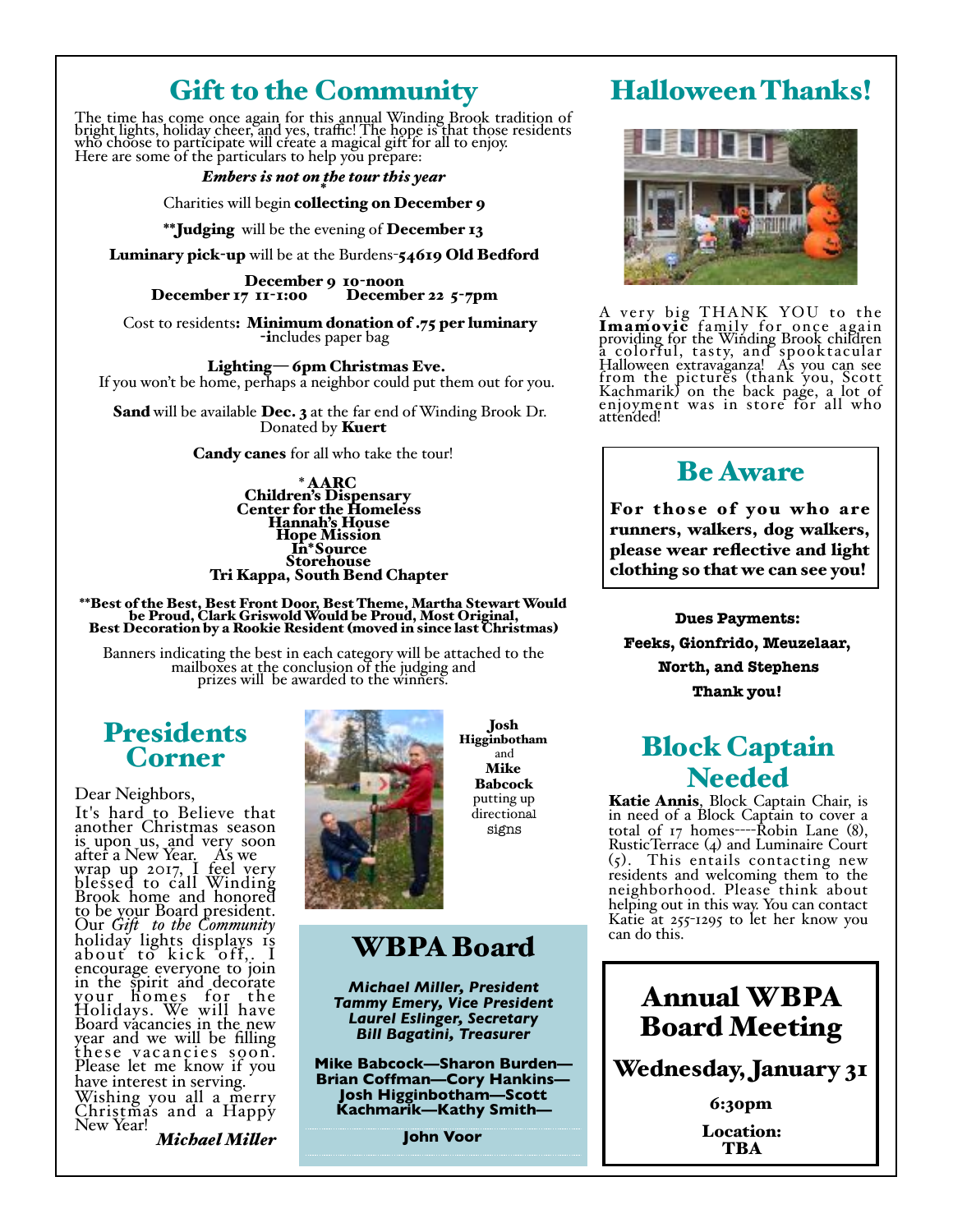# **A** Nextdoor

For those of you who have already joined and are now members of NextDoor, you know its value as a tool that is helping to connect our neighborhood. If you had previously joined our now defunct neighborhood alert system, please know that it has been replaced with NextDoor which is a private online network based on address so it is exclusive to Winding Brook unless you choose to include surrounding<br>neighborhoods. Your choice. **This is** neighborhoods. Your choice. now the vehicle that is be used to alert you when there is something urgent that you should know regarding safety issues, upcoming meetings and events, items for sale, lost pets, etc.

Please consider signing up if you haven't already done so. It is well worth it and will help keep your family safe, informed, and up to date on our neighborhood. You can easily access it by signing up on our website: windingbrookpark.com.

## Let's Keep the Holidays Happy!

Christmas is coming and thoughts turn to Winding Brook Park's *'Gift to the Community'*. As you know, the event brings many visitors to our neighborhood. Here are a few things to keep in mind that will help keep your holidays safe and happy:

- Check your yard light to make certain it is functioning and the bulbs are changed.
- If you must leave your car out, park closest to the yard light side of the driveway and lock your car doors at all times.
- Remember to remove all valuables from your car each night.
- Make a point to check the garage door each evening before retiring.
- Unplug or place timers on your inflatables. If not inflated, they are less likely to to be punctured by vandals.
- Have a neighbor pick up packages at your door if you are gone for a while.

Do your part to prevent crime!

*Bob Annis, Neighborhood Watch Chair*

# **AROUND THE PARK**

### New Residents

*Welcome to our new neighbors!*

Now residing at 15695 Winding Brook Drive are Zach and Jeanette<br>Dripps. They moved here<br>from the Scottsdale area of South Bend. Originally from Wapakoneta, Ohio, the Dripps relocated to this area for Zach's job. He is with the Michigan Area Council on Government (MACOG) which is a regional planning organization representing nor th central Indiana. Jeanette home-schools their five children. Prior to that she worked as the music teacher at Marion High School and Mishawaka Catholic. Also residing with the Dripps, are Jeanette's sister, Brittany, her daughter, and their Border Collie, Dudley. A full house for sure! "We have already met some very nice people and are excited to live in the neighborhood."

Casey and Stephanie<br>Meuzelaar now live at 15649 Embers Drive. Casey is from Edwardsburg. Michigan and Stephanie has grown up here all her life. Casey is a full time student and works as a receptionist at Del Pilar Medical and Urgent Care. Stephanie is the Clinical Manager there.

New residents at 15630 Hear thstone Drive are **Doug Greco** and his son. Doug has close ties to the neighborhood as extended family grew up here as did his high school girl friend. Doug works as a Project Manager for a local company with a national footprint,<br>Shaffner Heaney. In his spare time, Doug loves to golf and fly fish. "I look forward to meeting families in the neighborhood and eventually becoming an active member of the community in whatever capacity it might need me."

### Condolences

It is with sadness that we say goodbye to long time resident Peg Andrews, Winding Brook Drive, who left us on November 1. Peg's family was always her greatest priority and she will be missed by her four<br>children and seven children and seven grandchildren. She was the ultimate Notre Dame fan and just 11 days before her USC game where she witnessed a victory for the Irish. Her Irish heritage was important to her and she<br>composed a multi $composed$ generational family history. Peg helped many members of the community through her counseling work at various counseling centers in this region. To remember Peg, donations may be made to the Beacon Children's Hospital, 615 N. Michigan St., South Bend, IN  $466$ 01.

 Condolences are also extended to the family of Sherril Mirkin, Springmill, who passed away October 15. Sherril graduated Phi Peta Kappa in English from IU Bloomington and received her Masters in Education at Saint Mary's. She taught elementary education at Maple Lane School in South Bend for many years and special education at Darden School. Sherril was an avid reader, bridge and mah jong player, and world traveler visiting six continents. Sherril and her husband Sam, who survives, were married 64 years. Also sur viving her are two children, two grandchildren, and two great-grandchildren. Donations may be made to honor Sherril's memory to Temple Beth El, 305 W. Madison, South Bend, IN 46601.